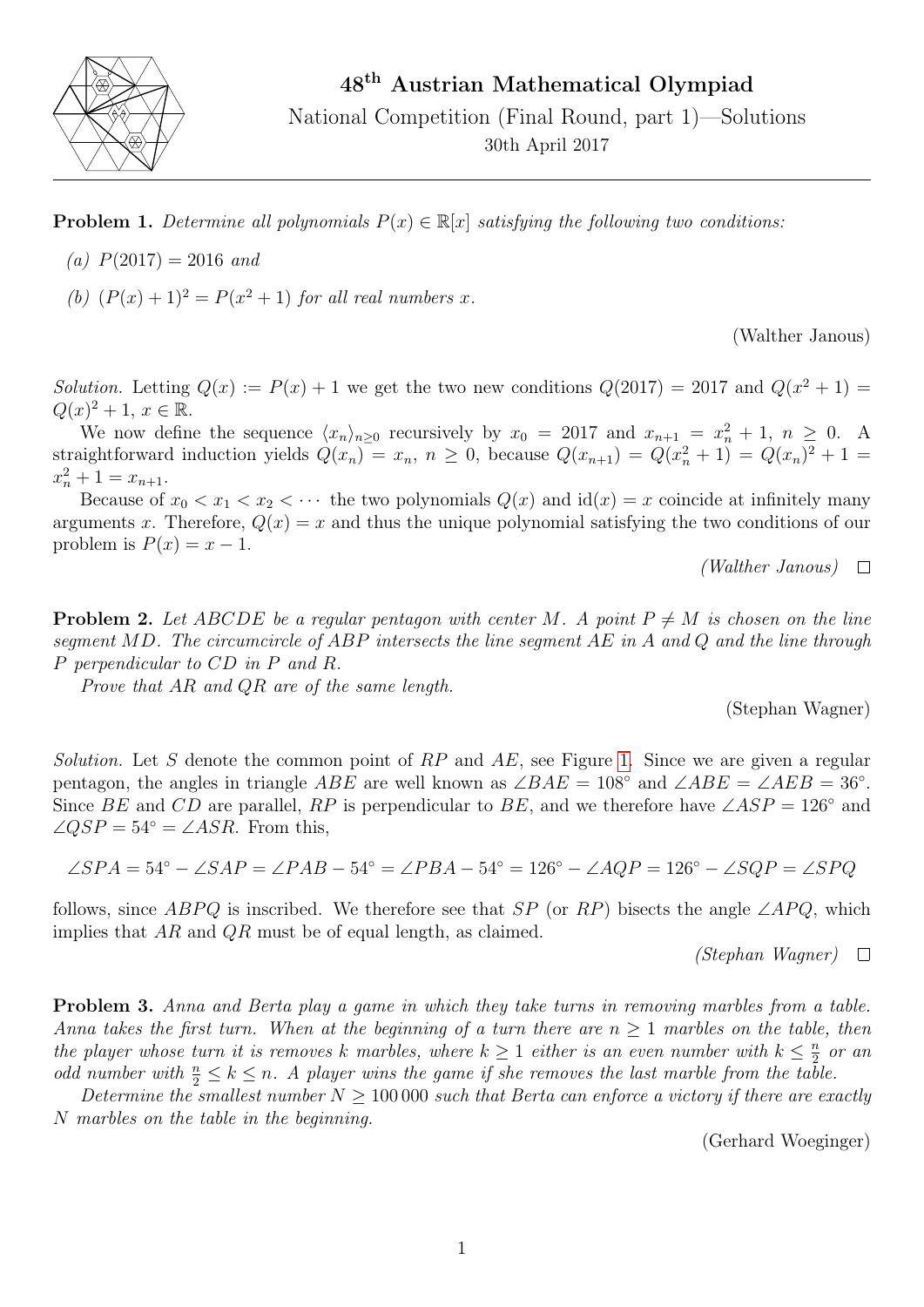

<span id="page-1-0"></span>Figure 1: Problem 2

Solution. We claim that the losing situations are those with exactly  $n = 2<sup>a</sup> - 2$  marbles left on the table for all integers  $a \geq 2$ . All other situations are winning situations.

- Proof: By induction for  $n \geq 1$ . For  $n = 1$  the player wins by taking the single remaining marble. For  $n = 2$  the only possible move is to take  $k = 1$  marbles, and then the opponent wins in the next move.
	- Induction step from  $n-1$  to n for  $n \geq 3$ :
		- 1. If n is odd, then the player takes all n marbles and wins.
		- 2. If *n* is even but not of the form  $2^a 2$ , then *n* lies between two other numbers of that form, so there exists a unique b with  $2^b - 2 < n < 2^{b+1} - 2$ . Because of  $n \geq 3$  it holds that  $b \geq 2$ . Therefore all three numbers in this chain of inequalities are even, and therefore we can conclude that  $2^b \le n \le 2^{b+1} - 4$ . From the induction hypothesis we know that  $2^b - 2$  is a losing situation, and by taking

$$
k = n - (2b - 2) = n - \frac{2b+1 - 4}{2} \le n - \frac{n}{2} = \frac{n}{2}
$$

marbles we leave it to the opponent.

3. If n is even and of the form  $n = 2<sup>a</sup> - 2$ , then the player cannot leave a losing situation with  $2<sup>b</sup> - 2$ marbles to the opponent (where  $b < a$  holds because at least one marble must be removed, and  $b \geq 2$  holds because after a legal move starting from an even n, at least one marble remains). In order to do so, the player would have to remove  $k = (2^a - 2) - (2^b - 2) = 2^a - 2^b$  marbles. But because of  $b \geq 2$  we know that k is even and strictly greater than  $\frac{n}{2}$  because of  $2^a - 2^b \geq$  $2^a - 2^{a-1} = 2^{a-1} > 2^{a-1} - 1 = \frac{2^a - 2}{2} = \frac{n}{2}$  $\frac{n}{2}$ ; impossible.

Solution: Berta can enforce a victory if and only if N is of the form  $2^a - 2$ . The smallest number  $N \ge 100\,000$  of this form is  $N = 2^{17} - 2 = 131\,070$ .

(Gerhard Woeginger)  $\Box$